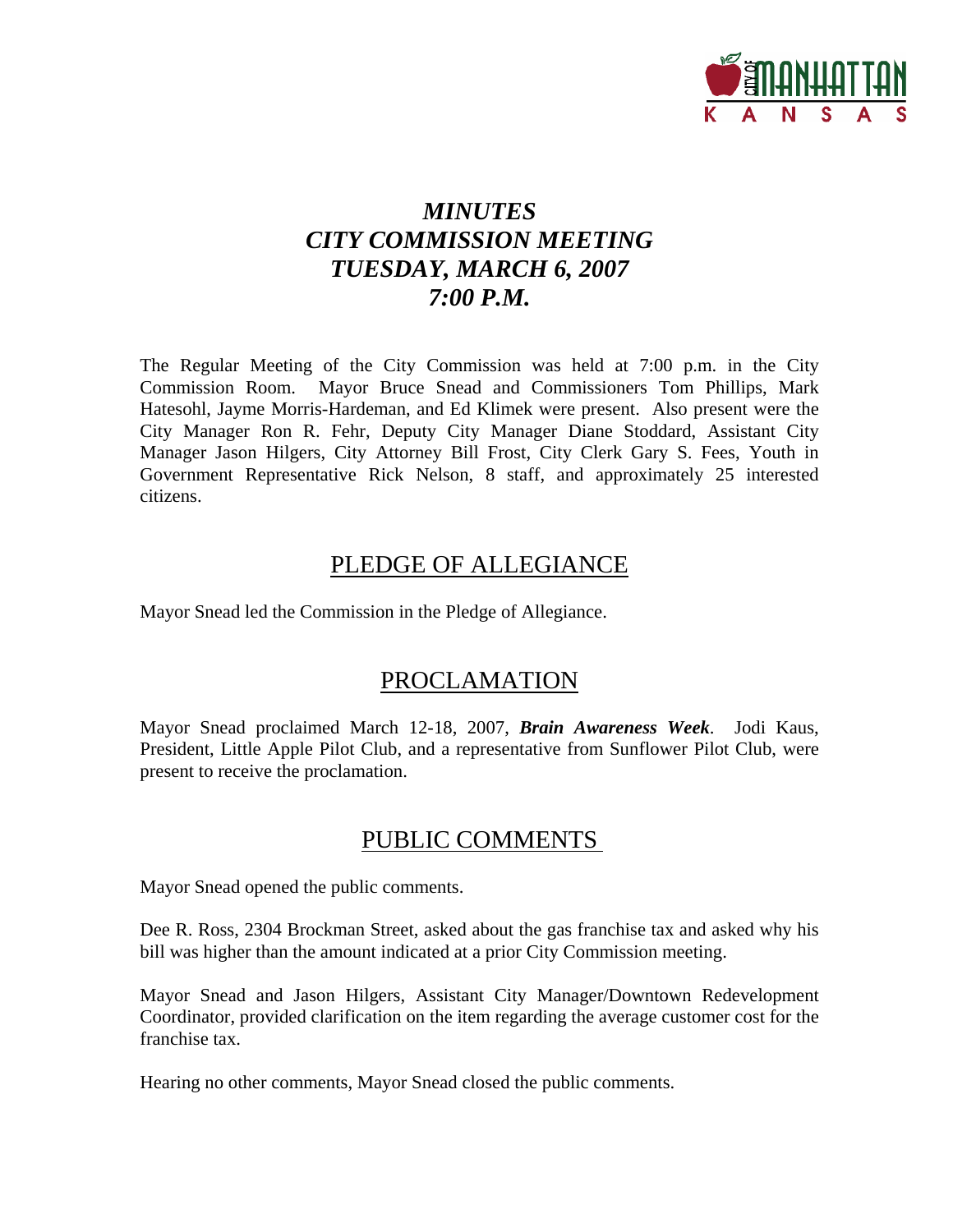**Minutes** City Commission Meeting March 6, 2007 Page 2

## COMMISSIONER COMMENTS

Mayor Snead welcomed Rick Nelson, Youth in Government representative.

Commissioner Morris-Hardeman spoke of her experience riding with a police officer and said that community members can participate if they would like and encouraged citizens to contact the Riley County Police Department and to get involved with community police activities.

Commissioner Phillips stated the Linear Trail is showing signs of deterioration with the winter months, especially at City Park, and asked that the Parks Division look at the trail system and make the necessary repairs.

Mayor Snead informed the community that with the winter we've experienced, we have seen greater deterioration of our roads and encouraged citizens to call in repairs that need to be completed on city streets.

# CONSENT AGENDA

(\* denotes those items discussed)

## **MINUTES**

The Commission approved the minutes of the City Commission Meeting held Tuesday, February 20, 2007.

## **CLAIMS REGISTER NOs. 2582 AND 2583**

The Commission approved Claims Register Nos. 2582 and 2583 authorizing and approving the payment of claims from February 14, 2007, to February 27, 2007, in the amounts of \$153,331.66 and \$2,281,102.92, respectively.

## **LICENSE – TREE MAINTENANCE**

The Commission approved a Tree Maintenance license for calendar year 2007 for Jerry Hosfelt Tree Service, 610 North 5<sup>th</sup>, Marysville, Kansas.

## **ORDINANCE NO. 6611 – NO PARKING – BAKERS WAY**

The Commission approved Ordinance No. 6611 prohibiting parking along the south side of Bakers Way for a distance of 428 feet east of the east back of curb of North Manhattan Avenue.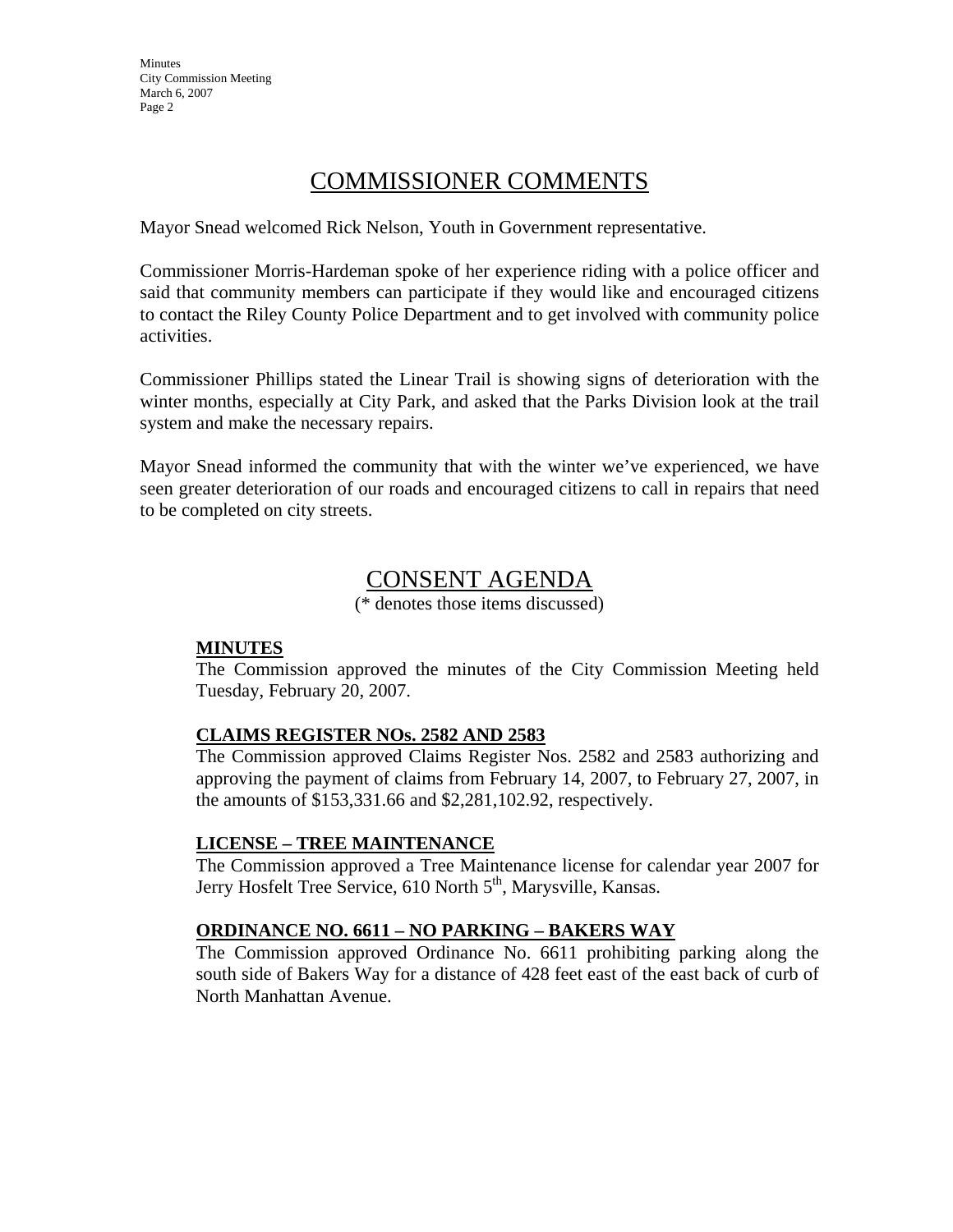## CONSENT AGENDA (*CONTINUED*)

## **RESOLUTION NO. 030607-A – GRAND VISTA, UNIT 1 – STREET IMPROVEMENTS (ST0527)**

The Commission found the petition sufficient, rescinded Resolution No. 060606- A, and approved Resolution No. 030607-A finding the project advisable and authorizing construction for Grand Vista, Unit 1, Street Improvements (ST0527).

## **RESOLUTION NO. 030607-B – GRAND VISTA, UNIT 1 – WATER IMPROVEMENTS (WA0520)**

The Commission found the petition sufficient, rescinded Resolution No. 060606- B, and approved Resolution No. 030607-B finding the project advisable and authorizing construction for Grand Vista, Unit 1, Water Improvement (WA0520).

## **RESOLUTION NO. 030607-C – GRAND VISTA, UNIT 1 – SANITARY SEWER IMPROVEMENTS (SS0519)**

The Commission found the petition sufficient, rescinded Resolution No. 060606- C, and approved Resolution No. 030607-C, finding the project advisable and authorizing construction for Grand Vista, Unit 1, Sanitary Sewer Improvement (SS0519).

## **AGREEMENT – ENGINEERING SERVICES – GRAND VISTA, UNIT 1, IMPROVEMENTS (ST0527, WA0520, SS0519)**

The Commission authorized the Mayor and City Clerk to execute an agreement with Schwab-Eaton, Inc., P.A., of Manhattan, Kansas, to perform engineering services for Grand Vista, Unit 1, improvements (ST0527, WA0520, SS0519).

## **CHANGE ORDER NO. 1-FINAL – 2006 CLAFLIN ROAD SIDEWALK (SW0601)**

The Commission approved Change Order No. 1-Final for the 2006 Claflin Road Sidewalk (SW0601), resulting in a net increase in the amount of \$5,403.00 (+13.57%) to the contract with Pavers Inc., of Salina, Kansas.

## **CHANGE ORDER NO. 1-FINAL – KIMBALL TOWNHOMES – WATER IMPROVMENTS (WA0621)**

The Commission approved Change Order No. 1-Final for the 2006 Water Improvements (WA0621) for Kimball Townhomes, resulting in a net increase in the amount of \$290.00 (+0.36%) to the contract with Walters Morgan Construction Co., Inc., of Manhattan, Kansas.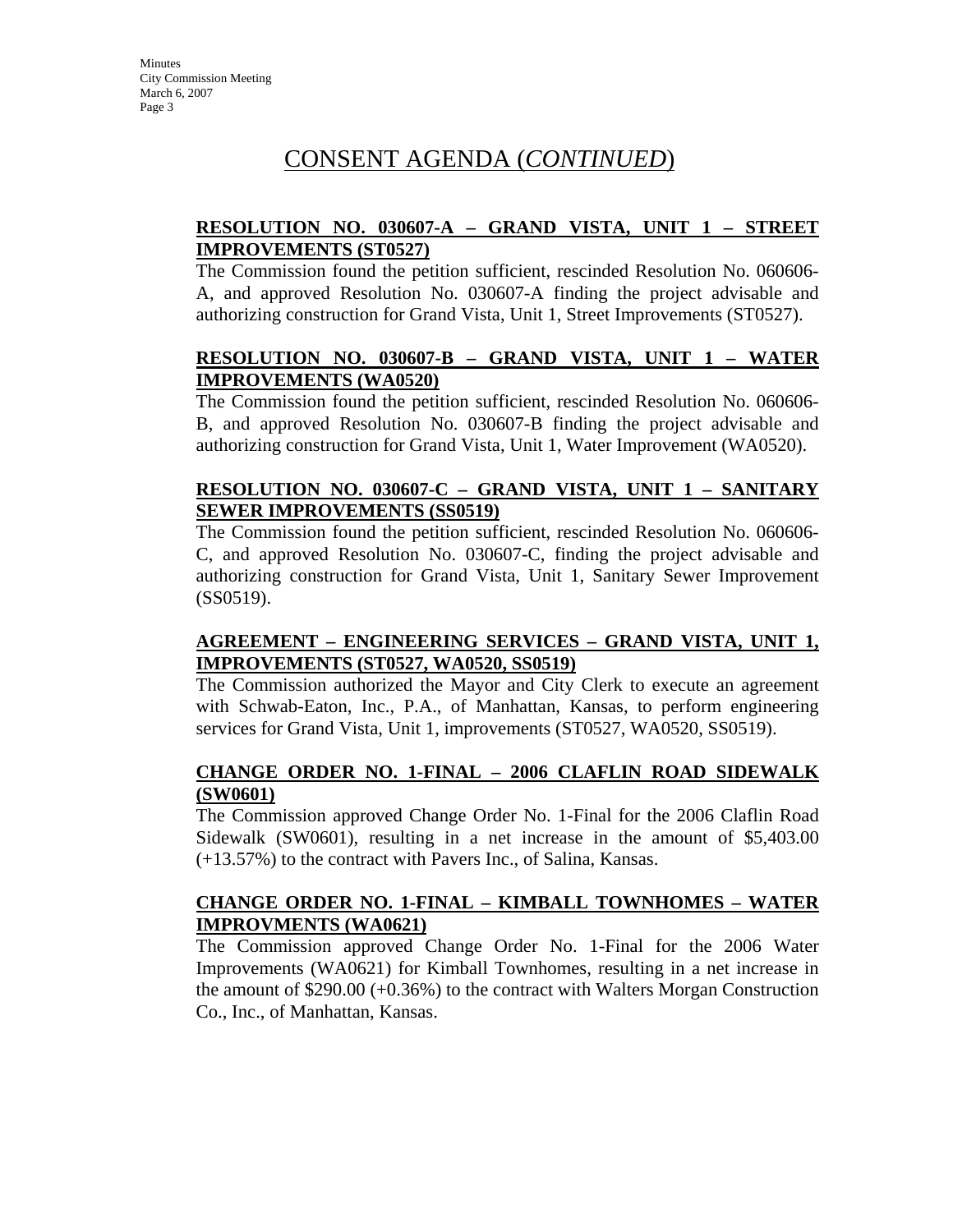**Minutes** City Commission Meeting March 6, 2007 Page 4

## CONSENT AGENDA (*CONTINUED*)

## **CHANGE ORDER NO. 1-FINAL – HYLTON HEIGHT ROAD – STREET IMPROVEMENTS (ST0504)**

The Commission approved Change Order No.-1 Final for the 2006 Street Improvements (ST0504) for Hylton Height Road, resulting in a net increase in the amount of \$2,703.04 (+1.59%) to the contract with Pavers, Inc., of Salina, Kansas.

## **AWARD CONTRACT – PRAIRIE LAKES ADDITION, UNIT 3 – STREET IMPROVEMENTS (ST0619)**

The Commission accepted the Engineer's Estimate in the amount of \$901,538.22 and awarded a contract in the amount of \$816,878.51 to Pavers, Inc., of Salina, Kansas, for Prairie Lakes Addition, Unit 3, Street Improvements (ST0619).

## **REQUEST FOR PROPOSALS – DESIGN – MARLATT AVENUE DRAINAGE PROJECT (SM0701)**

The Commission authorized City Administration to solicit proposals for the design of drainage channel improvements on the south side of Marlatt Avenue between Tuttle Creek Boulevard (US-24) and Casement Road (SM0701).

## **PURCHASE – FORESTRY DIVISION – 40 FOOT FORESTRY AERIAL TRUCK**

The Commission authorized the purchase of a 2007 Versalift SST-40-EIH (40-foot forestry aerial truck) from Drake Scruggs Equipment, Inc., of Grandview, Missouri, in the amount of \$80,252.00 for the Forestry Division.

## **PURCHASE – CEMETERY DIVISION – BACKHOE LOADER**

The Commission authorized the purchase of the 2006 model Case 580M turbo backhoe loader from Victor L. Phillips Company, of Topeka, Kansas, in the amount of \$52,000.00 for the Cemetery Division.

#### **ABANDONED CELLULAR COMMUNICATION EQUIPMENT – ZOO WATER TOWER**

The Commission accepted the offer from Cingular Wireless PCS, LLC, to purchase the abandoned cellular communication equipment at the Zoo Water Tower in the amount of \$10,508.34.

## **BOARD APPOINTMENTS**

The Commission approved appointments by Mayor Snead to various boards and committees of the City.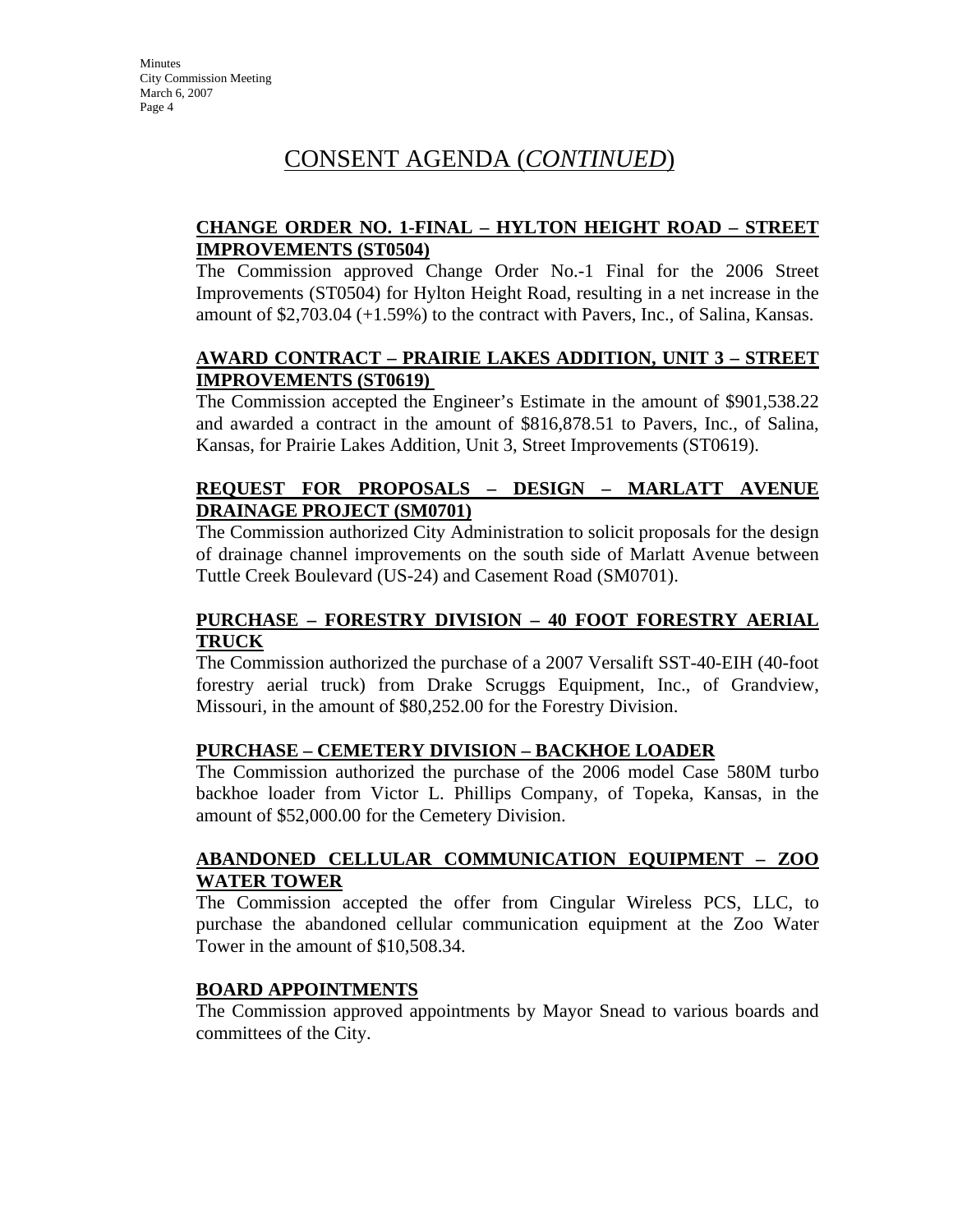**Minutes** City Commission Meeting March 6, 2007 Page 5

## CONSENT AGENDA (*CONTINUED*)

#### **BOARD APPOINTMENTS** *(CONTINUED)*

*Aggieville Business Improvement District Advisory Board*

Appointment of Mark Skochdople, 310 S.  $17<sup>th</sup>$  St., to a three-year term. Mr. Skochdople's term begins immediately, and will expire on December 31, 2009.

*Housing Authority Board of Commissioners*

Appointment of Eileen A. Meyer, 2429 Buena Vista Dr. to a four-year term. Ms. Meyer's term begins immediately, and will expire on March 3, 2011.

Commissioner Hatesohl moved to approve the consent agenda. Commissioner Phillips seconded the motion. On a roll call vote, motion carried 5-0.

## GENERAL AGENDA

## **PUBLIC HEARING - INDUSTRIAL REVENUE BONDS** - **FARRAR CORPORATION**

Diane Stoddard, Deputy City Manager, presented the item.

Joe Farrar, President, Farrar Corporation, provided background information about the company and explained the expansion plans for the Manhattan facility. He then answered questions from the Commission regarding company benefits for employees, sales, and purchases of equipment and operating supplies.

Commissioner Hatesohl left the Commission meeting at 7:25 p.m.

Mayor Snead opened the public hearing.

John Exdell, Flint Hills Living Wage Coalition, informed the Commission that he was pleased to see that application meets standards of providing a living wage; however, he asked that a policy be in place that requires a firmer requirement on wages.

Lyle Butler, President, Manhattan Area Chamber of Commerce, spoke in support of the application and was pleased that a local company is expanding and investing in our community.

Dee R. Ross, 2304 Brockman Street, spoke against any type of tax abatement. He questioned the amount of the tax abatement being abated.

Hearing no other comments, Mayor Snead closed the public hearing.